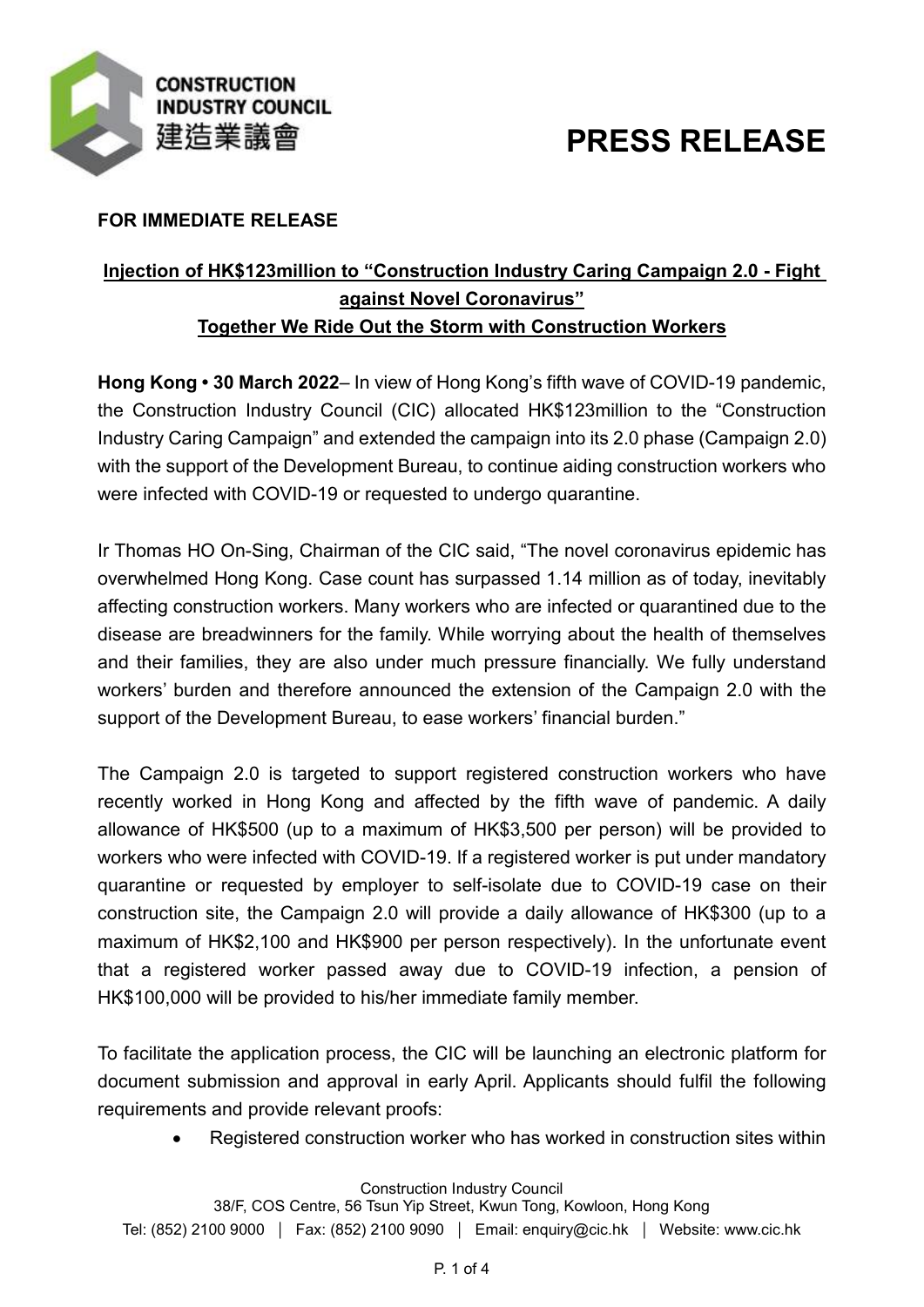

7 days before the confirmation date of COVID-19 infection or receipt of compulsory quarantine orders; and

- Received at least one dose of the COVID-19 vaccines in Hong Kong under the COVID-19 Vaccination Programme implemented by the HKSAR Government (medical proof for exemption is required if applicant is unsuitable for vaccination due to health reasons); and
- From 1 March 2022 onwards\*, applicants have:
	- o been confirmed as infected with COVID-19(with Isolation order or quarantine order issued by the Centre for Health Protection of the Department of Health); or
	- o undergone compulsory quarantine due to close contacts of COVID-19 confirmed cases; or
	- o been required to undergo self-quarantine as instructed by their employers.

Campaign 2.0 will start accepting applications in early April, closing date will be announced in due course. Further details of Campaign 2.0 will be announced on CIC website: [www.cic.hk](http://www.cic.hk/)

The construction industry will stand united in Hong Kong's fight against the pandemic!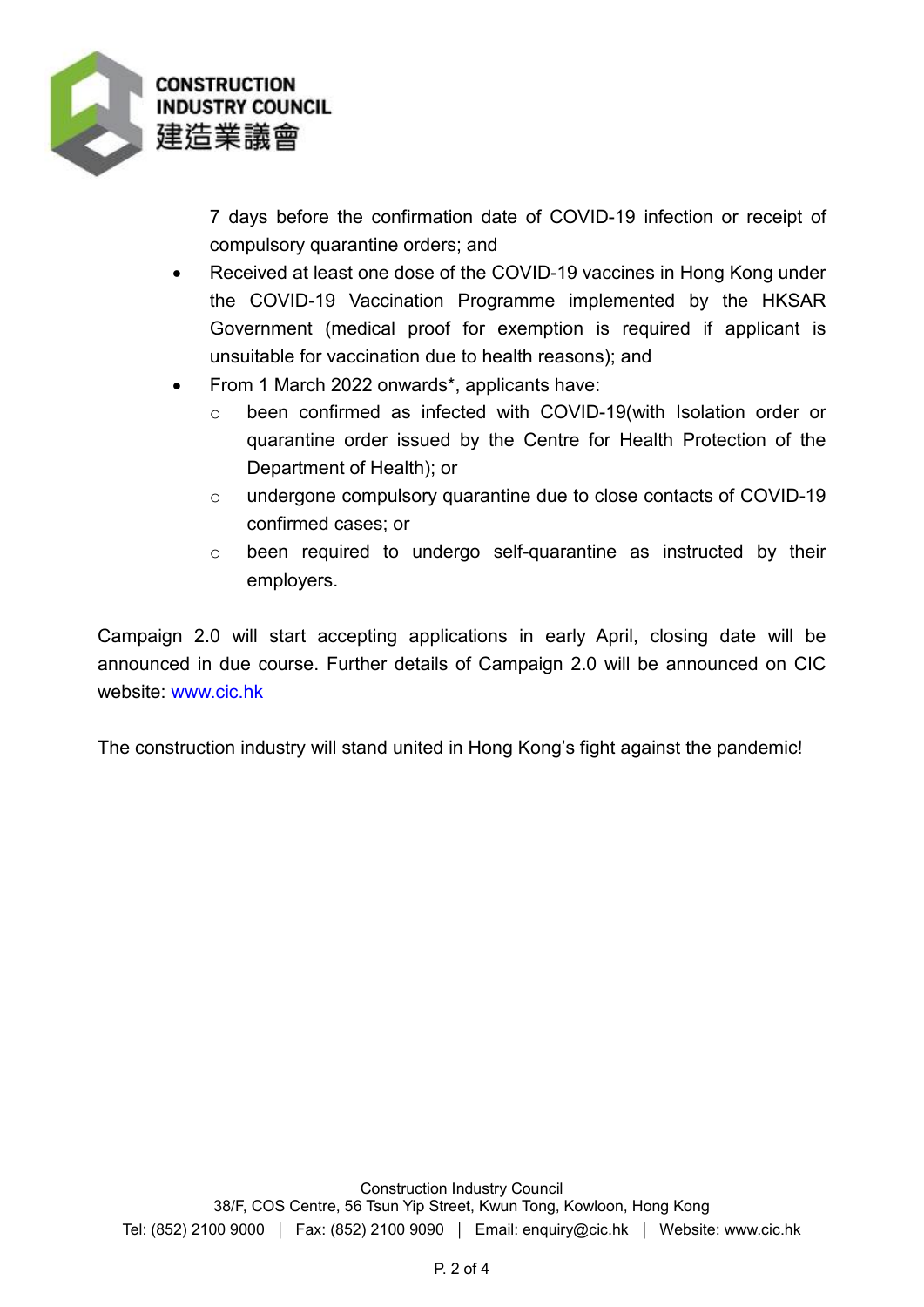



In view of Hong Kong's fifth wave of COVID-19 pandemic, the Construction Industry Council (CIC) launched the "Construction Industry Caring Campaign 2.0" with the support of the Development Bureau, to aid construction<br>workers who were infected with COVID-19 or requested to undergoquarantine.



- . Registered construction workers who have been recorded^ to work in construction sites within 7 days before the confirmation date of COVID-19 infection or receipt of compulsory quarantine orders; and
- Applicants must have received at least one dose of the COVID-19 vaccines under the COVID-19 Vaccination Programme<sup>+</sup> implemented by the HKSAR Government; and
- From 1 March 2022 onwards, applicants
- have undergone compulsory quarantine due to close contacts of COVID-19 confirmed cases (Cap. 599A Prevention and Control of Disease Regulation); or
- are required to undergo self-quarantine as instructed by their employers; or
- have been confirmed as infected with COVID-19



| Worker placed in compulsory quarantine<br>by the Government                                                             | HK\$300 per day              | Limit: HK\$2,100 |
|-------------------------------------------------------------------------------------------------------------------------|------------------------------|------------------|
| Worker underwent self-quarantine as<br>instructed by the employer due to close<br>contacts with confirmed cases at site | HK\$300 per day              | Limit: HK\$900   |
| Worker infected with COVID-19                                                                                           | HK\$500 per day              | Limit: HK\$3,500 |
| Immediate family of deceased worker<br>infected with COVID-19                                                           | HK\$100,000<br>in a lump sum |                  |

Remarks: For workers who undergo compulsory quarantine and also diagnosed with COVID-19 or subsequently confirmed with COVID-19 infection, they will receive a maximum allowance of a total HK\$3,500.

.<br>^ Daily Attendance Records in the submission by principal contractors under the Construction Workers Registration Ordinance (Cap.583). + If applicants are medically not suitable for COVID-19 vaccination, he/she must provide a valid medical certificate.







Version 30 March 2022

The Construction Industry Council reserves the right to modify or amend the Terms and Conditions of the Campaign from time to time.

**Construction Industry Council** 38/F, COS Centre, 56 Tsun Yip Street, Kwun Tong, Kowloon, Hong Kong Tel: (852) 2100 9000 | Fax: (852) 2100 9090 | Email: enquiry@cic.hk | Website: www.cic.hk